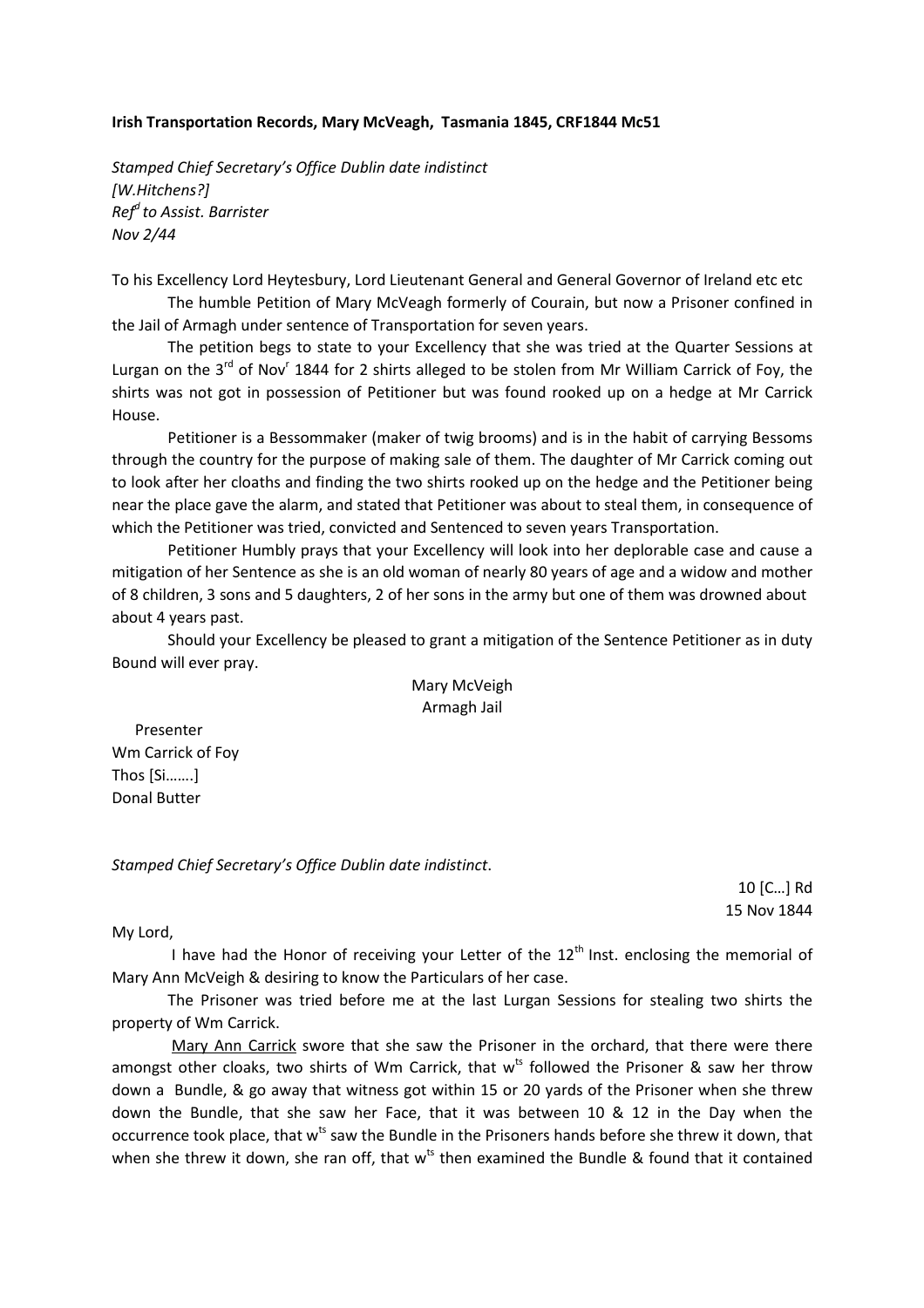two shirts the Property of her Father Wm Carrick, that they were on the grass drying in the orchard & that The Prisoner had no Business to be there,  $w^{ts}$  produced the shirts & identified them.

On his cross examination she swore [… that she had particular marks on the shirts & would know them any where to be her Fathers that she saw the Prisoner near the place where the cloaks were on the grass. There was no servant there, that there was nothing in the Bundle but the two shirts, that nothing was identified but the two shirts, the maid Servant was not there, she was pulling Flax.

The  $2^{nd}$  witness was George Carrick who swore that he was on the Flax Field & that the maid Servant was there, that he had seen the Prisoner at about 10 or 12 & that she was then in his Fathers House.

## For the Prisoner

Betty Kelly was produced, but she  $c<sup>d</sup>$  not depose to any Thing connected with the Transaction. The jury found the Prisoner Guilty & in consequence of the exceedingly bad character given to the Prisoner by the Chief Constable & some of the other Police, stationed near her Residence the Bench decreed that another Enquiry should be made about her & I enclosed a Letter from the Gov<sup>r</sup> of County Down Gaol to Head Constable Guthrie marked No 1 from whence it appears that she had been (previous to her last conviction) tried 3 times for Larceny & had been twice convicted. Her House was recorded by Mr Hill the C. Constable as a Receptacle for thieves & when a Robbery was committed was the one usually searched first.

With respect to her age, which is stated in her memorial to be 80, I wrote to the Governor of the Gaol [re?] the Subject & I send you his answer marked No 2 stating that it to be 58. She does not look more.

Under the foregoing circumstances the magistrates on the Bench sentenced the Prisoner to 7 years Transportation & I concurred in this sentence.

> I have the Honor to be My Lord Your Servant Edward Tickell \*\*\*\*\*

No 1 Sergeant Guthrie Letter & answer of the Gov of the Co Down gaol

Lurgan 4<sup>th</sup> Nov<sup>r</sup> 1844

Sir,

I am directed by the magistrates in Lurgan Quarter Sessions to request you to inform me on receipt here of if a woman named Mary McVeigh was confined in Down gaol for any period during the last three or four years, charged with stealing, and if more than once, please to state how often and the crimes whom with charged and the number of times convicted – she is now about 55 years of age, tall & thin faced, and wants some of her own teeth in front. Your answer is requested by return of post.

> I am Sir Your ob<sup>t</sup> Servant Edw<sup>d</sup> Gutherie H<sup>d</sup> Constable

The Gov<sup>r</sup> of Down Gaol

Mary McVey – 49 years